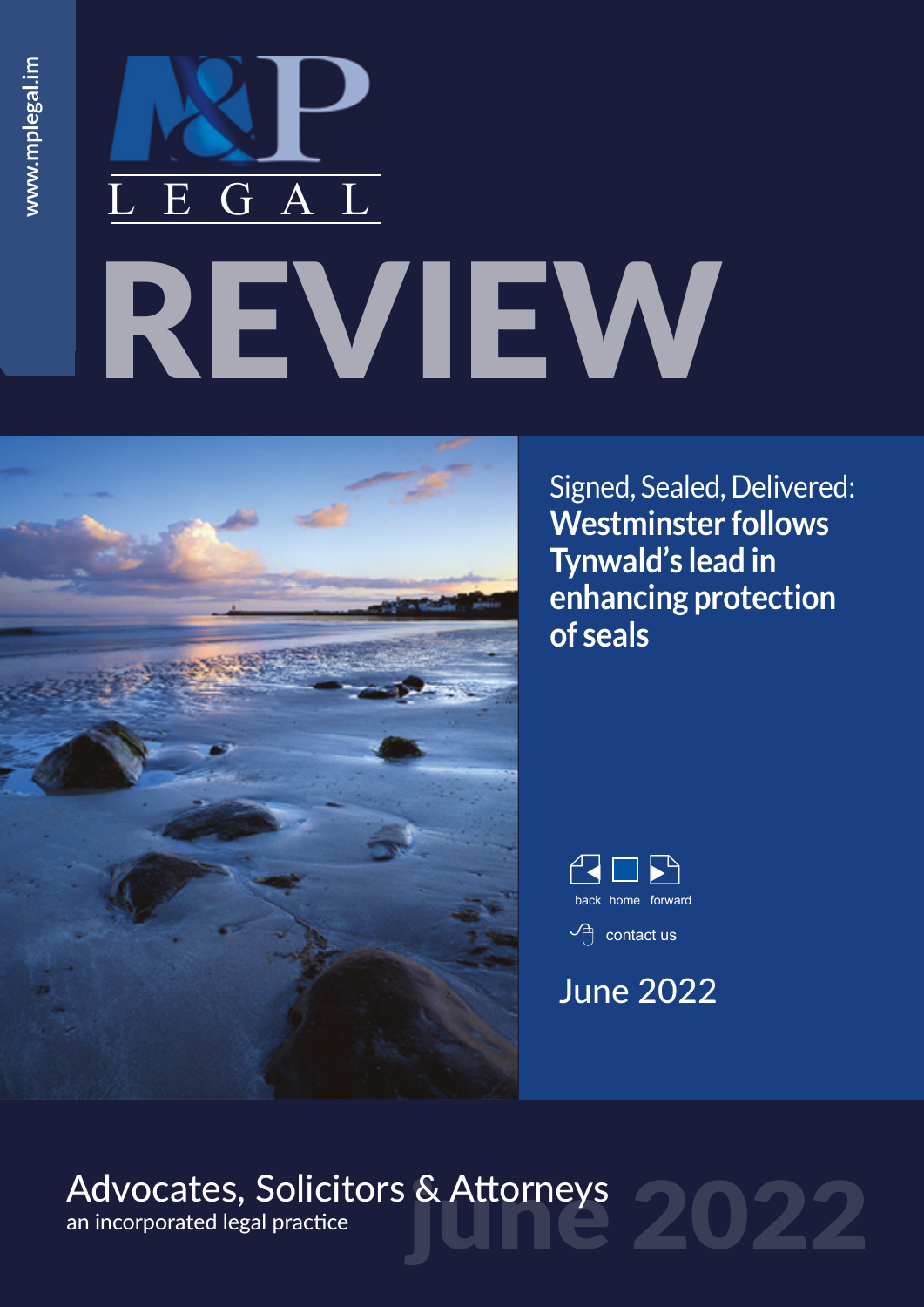

# Signed, Sealed, Delivered: **Westminster follows Tynwald's lead in enhancing protection of seals**

Eve Aycock of M&P Legal reviews how Irish Sea nations can work together to help give seals and other marine species better all round protection.



*Photo © MWT (Eleanor Stone)*

Grey seals are known as the 'maiden of the sea' or mermaids (moidyn varrey) in Manx, 'great seal' (Ron-Mor) in Gaelic, and less flatteringly, 'hook-nosed sea pig' (Halichoerus grypus) by their Latin name. Grey seals are the larger of the two UK seal species, the other being the Common seal or 'calf-like seal' (Phoca vitulina); which are ironically less common than the Grey seal. The UK is an important site for Grey seals, being home to 40% of the world's population of Grey seals and 95% of Europe's population. In the Isle of Man, Grey seals can be found around the Manx coast. The Calf of Man is a key site for pupping; and the flocculent, snowwhite pups may be seen there each autumn.

Seals are a protected species in the Isle of Man under the Wildlife Act 1990, along with other marine animals including all species of dolphin and whale (cetacea); basking sharks (cetorhinus maximus); and, interestingly, turtles. Turtles are exceptionally rare visitors to the Island, with the Leatherback turtle last seen here in 2010 and having only been recorded 28 times since 1748.

# Advocates, Solicitors & Attorneys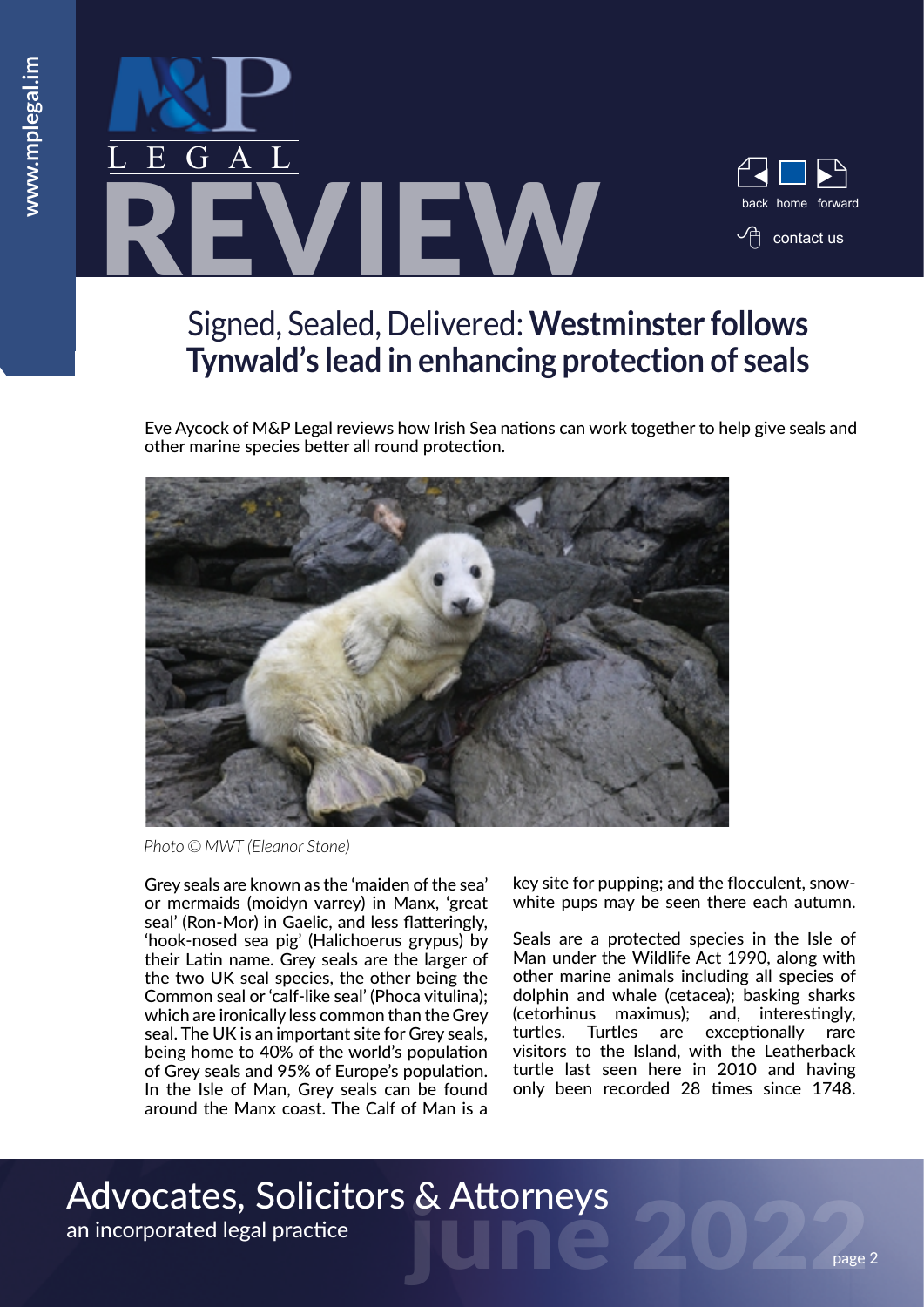

### Signed, Sealed, Delivered: **Westminster follows Tynwald's lead in enhancing protection of seals**

#### **Seal Disturbance: a Grey Area**

In the UK, the intentional or reckless killing, injuring or taking of any species of seal are illegal under the Conservation of Seals Act 1970. However, seals in England, Wales and Scotland are not protected from intentional or reckless disturbance or harassment by humans and dogs. In contrast, both Northern Ireland and Ireland, in line with the Isle of Man, afford protection against disturbance to seals. Given that seals using Manx waters are likely to be highly mobile, with tagging studies showing that Grey seals roam throughout the Irish Sea and the shores of the Celtic nations, it is important and logical that seals receive multi-jurisdictional protection from disturbance or harassment. Seal disturbance, classified as doing anything which wakes a seal or makes it move in response to a human's presence, can prove fatal. Young seals are the worst affected by disturbance. In a bad year, only 25% are likely to survive to 18-months-old. When people disturb young pups by being noisy or getting too close, this wastes their energy and results in the pups struggling to haul themselves out of the water in order to rest and digest their food. Disturbing or harassing pregnant female seals can lead to the seals stampeding on rocks to escape, which can cause fatalities amongst both mothers and pups. There is also an invisible impact on seals in that disturbance may result in mothers depleting their fat reserves to the extent that they cannot sufficiently feed their new-born pups.

Seal disturbance is a chronic conservation concern in the UK. A 2021 Seal Research Trust report found that disturbance has significantly increased since 2013 and is particularly bad in summer. Boat trips, RIBs and air-based activities are the main culprits leading to disturbance incidents. Famously, in 2021, a London barrister's unleashed dog mauled the popular River Thames seal dubbed 'Freddie Mercury', resulting in a public outcry over the lack of protection against disturbance to seals caused by humans and dogs. The dogowner faced no criminal charges although Freddie died as a result of his canineinflicted injuries. More recently, in January 2022, a man who ran towards seals on the Yorkshire coast caused over 100 to scatter towards the sea in a large stampede, causing numerous injuries to the seals and their pups.

Last year the UK Government, in conjunction with the Seal Alliance, launched a campaign entitled 'Give Seals Space', where it urged the public to take four easy steps:

- Keep well away from seals (use a camera zoom or binoculars) so that they can't smell, hear or see you;
- Keep dogs on a lead when in an area where seals might be present;
- Never feed seals; and
- Take all litter home.

Whilst seal disturbance is an offence in the Isle of Man, it nonetheless remains an issue locally. In March 2022, Manx Wildlife Trust (MWT) received several reports of people "getting

Advocates, Solicitors & Attorneys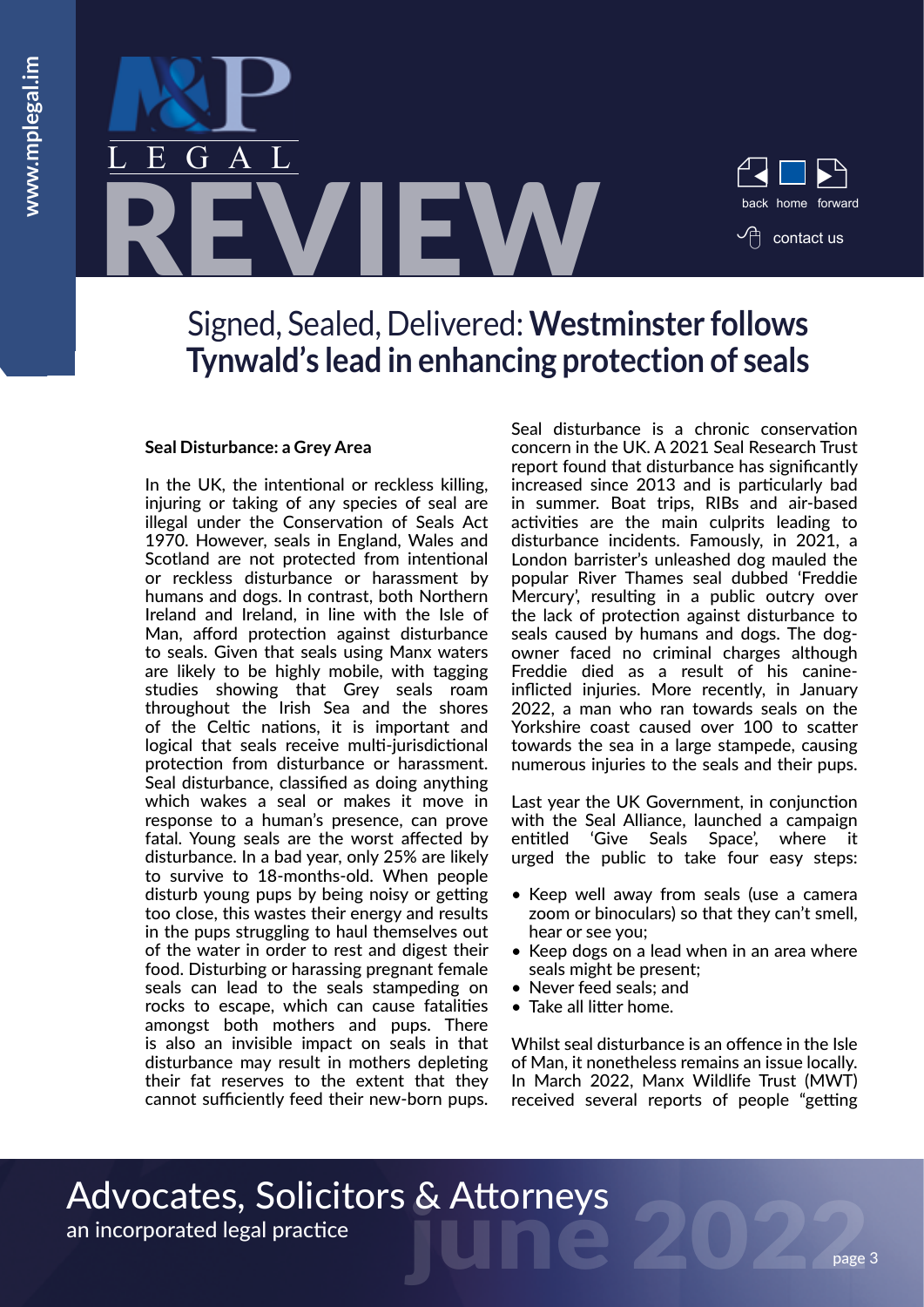

# Signed, Sealed, Delivered: **Westminster follows Tynwald's lead in enhancing protection of seals**

too close" to seals, as did the Department of Environment, Food and Agriculture (DEFA). A MWT spokesperson said rocky areas, such as Kitterland, can pose a serious threat to seals that become frightened by human interference. If the seals try to escape to the sea after the tide has receded, they could fall several metres onto the rocks – risking severe injury or death.

#### **The Seals (Protection) Bill 2022 of Parliament**

On 6 May 2022, the Seals (Protection) Bill amending the Wildlife and Countryside Act 1981 to make the intentional or reckless disturbance or harassment of seals an offence in England & Wales progressed to its second reading in the House of Commons, where it was presented by Tracey Crouch MP for Chatham & Aylesford. Whilst the Bill's progression through Parliament is positive progress, it could be argued that the Wildlife and Countryside Act 1981 should extend its protection of marine fauna to encompass migratory animals. The appearance of unusual marine animals in UK waters is becoming an increasingly common phenomenon; especially given the fluctuating ocean temperatures plus declining phytoplankton and krill stocks in the North Atlantic and Arctic due to climate change and overfishing. An Irish marine mammals conservation group, ORCA Ireland, has called on the Irish Government to include all pinnipeds (i.e. aquatic finfooted mammals) including "Arctic vagrants" observed in Irish waters to be protected from disturbance or harassment under its Wildlife Act 1976 and subsequent amendments. This issue was raised when 'Wally', an Arctic walrus typically found in places such as Greenland, unusually turned up and resided in Wales for a large portion of last year. This drew significant attention and disturbance from the public, but since walruses are not protected by wildlife legislation of any jurisdiction within the Irish Sea, under the law they are subject to the same treatment as, for instance, rabbits or foxes.

Considering the mobility of pinnipeds, it is necessary that all nations within the Irish Sea collectively make a concerted effort in preventing the disturbance and/or harassment of seals in order to implement the legislation protecting them. The Isle of Man is leading the way in pinniped protection but could go further. As for the vagrant species, given the dwindling number of marine mammals worldwide, it might be prudent for legislation to be enacted that affords protection against disturbance to any pinniped, or even marine mammal, passing through the waters of Great Britain and Ireland. This, along with increased public education as to the fatal impacts of disturbance and harassment, would help to ensure that these sea creatures are not consigned to Celtic mythology.

*Eve Aycock is a Trainee Advocate at M&P Legal. She holds a Masters in Global Environment & [C](mailto:ajq%40mplegal.im%20?subject=Offshore%20Assets%20and%20Isle%20of%20Man%20Probate)limate Change Law.*

# Advocates, Solicitors & Attorneys